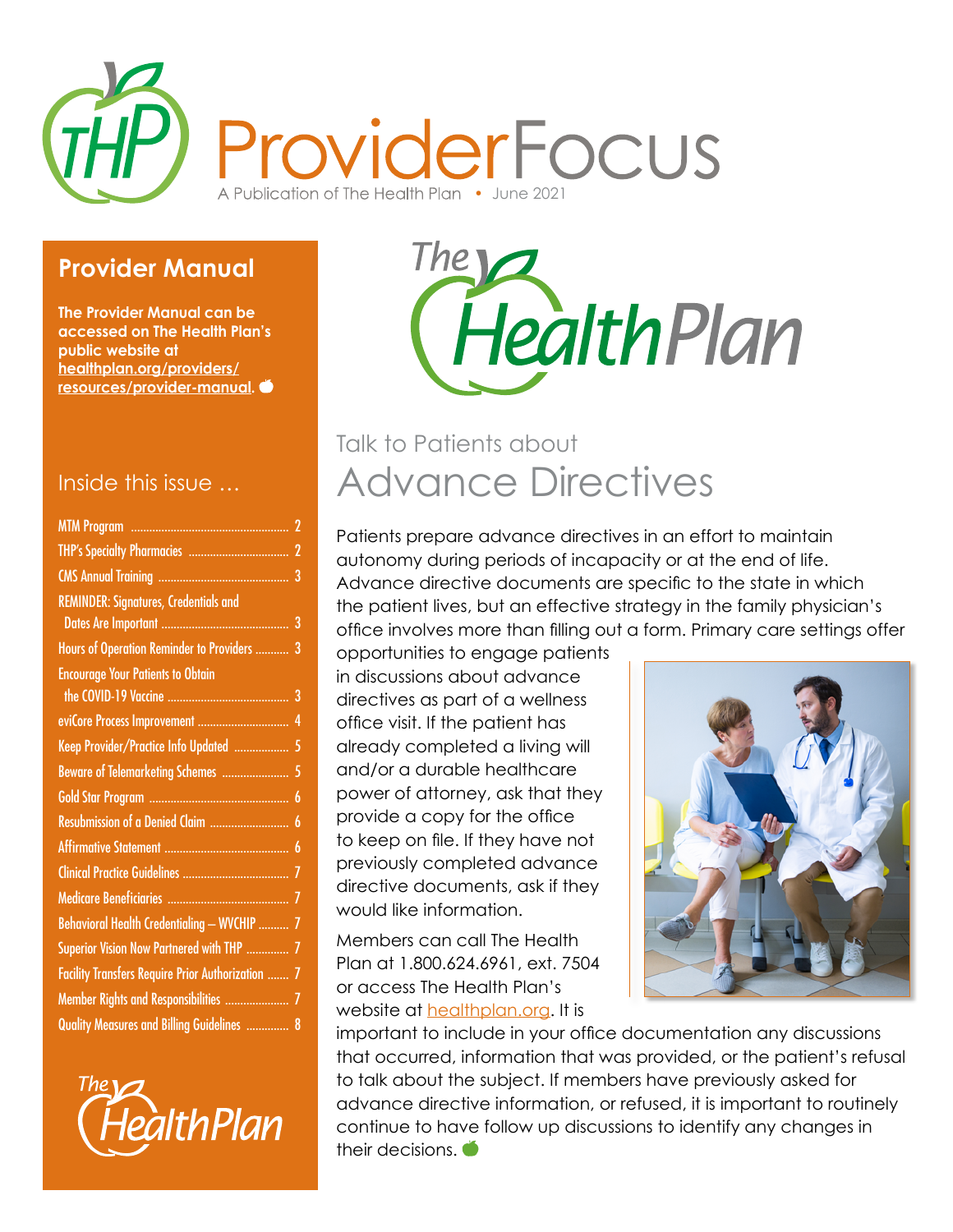# MTM Program Medication Therapy Management (MTM)



The Health Plan and Enhanced Medication Services (EMS) have continued their partnership and the medication therapy management (MTM) program this year. EMS offers interactive telephonic medication reviews to our qualified Medicare members. Those who qualify will be contacted by a pharmacist to complete a comprehensive medication review (CMR) once a year and their progress will be assessed quarterly. By performing these reviews, we aim to improve patient outcomes and address possible adverse events as well as polypharmacy, overutilization, and suboptimal dosing.

As a part of the healthcare team, you may receive calls or faxes from Enhanced Medication Services (EMS) to address issues that have been identified during our medication reviews. For example, you may receive a call or fax about a drug-drug interaction, an adverse event, or non-adherence. EMS may also call you to complete the CMR for a cognitively impaired patient. As an advocate for the patient's health, we encourage you to complete this process with EMS to determine if any changes to therapy would be beneficial and to ensure patient safety. By working with you, we aim to bridge the healthcare gap and improve patient care. We hope you will take advantage of this opportunity and thank you for your dedication.

# THP's Specialty Pharmacies Delivering the Most Value to Our Members

As part of The Health Plan's ongoing commitment to high quality treatment and focus on keeping healthcare affordable, The Health Plan Pharmacy Department completes an annual review of the specialty pharmacy network. This review ensures that The Health Plan is delivering the most value to our members. The specialty pharmacies in our network have demonstrated best-in-care practices and will help you get the most from your specialty medication. The Health Plan has selected the following pharmacies to participate in our specialty pharmacy network: AcariaHealth, Accredo HealthGroup, Inc., Allied Health Solutions, Amber Specialty Pharmacy and Kroger Specialty Pharmacy.

Upon approval of a specialty drug, The Health Plan will notify you and your patient of the preferred specialty pharmacy for the requested specialty drug. Below is the contact information for each pharmacy in The Health Plan's network:

|                                 | <b>Phone</b>                     | <b>Fax</b>     |
|---------------------------------|----------------------------------|----------------|
| <b>AcariaHealth</b>             | 1.800.511.5144                   | 1.877.541.1503 |
| Accredo HealthGroup, Inc.       | 1.800.803.2523                   | 1.800.391.9707 |
| <b>Allied Health Solutions</b>  | 1.304.285.7216                   | 1.304.598.4034 |
| <b>Amber Specialty Pharmacy</b> | 1.888.370.1724                   | 1.402.896.3774 |
| Kroger Specialty Pharmacy       | 1.855.802.3230 or 1.855.733.3126 | 1.888.315.3270 |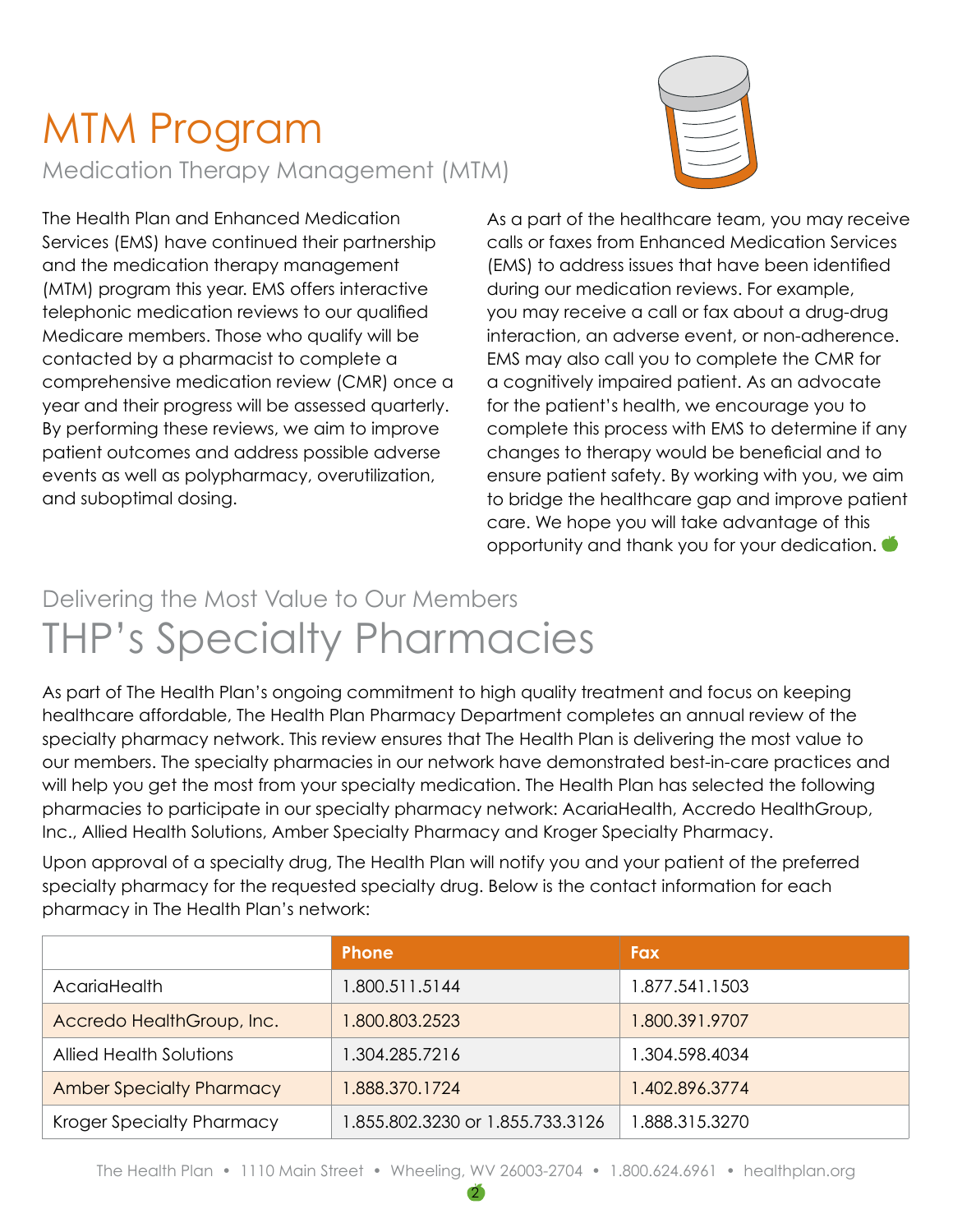# CMS Annual Training



Reminder

Compliance and Fraud, Waste and Abuse (FWA) training should be completed on an annual basis. You and your employees should complete Compliance/FWA training through your own internal compliance program or by using training documents provided by The Health Plan, which are available at [myplan.healthplan.org](http://myplan.healthplan.org).

You and your employees should complete Compliance/FWA training within 90 days of hire and at least annually thereafter. As a contracted provider, you are required to maintain evidence of Compliance/FWA training, such as training logs or other records, for at least 10 years. You must be able to produce evidence of Compliance/FWA training upon request.



3

### **REMINDER: Signatures, Credentials and Dates Are Important**

**Each entry in the patient's medical record requires an acceptable signature and credentials, as defined by CMS,** 



**and the date on which the service was performed.** 

## **Hours of Operation Reminder to Providers**

**The Health Plan ensures that practitioners offer hours of operation that are no less (in number or scope) than the hours of operation offered to non-Medicaid or non-Medicare members.** 

### **Encourage Your Patients to Obtain the COVID-19 Vaccine**

**Medicaid and WVCHIP members that have completed their COVID vaccination process will receive a \$25 gift card as part of the THP healthy initiative program. Cards will be mailed out starting in July and will be provided to members that have already received a vaccine back to January 1, 2021, as well as all future members that receive a vaccination.**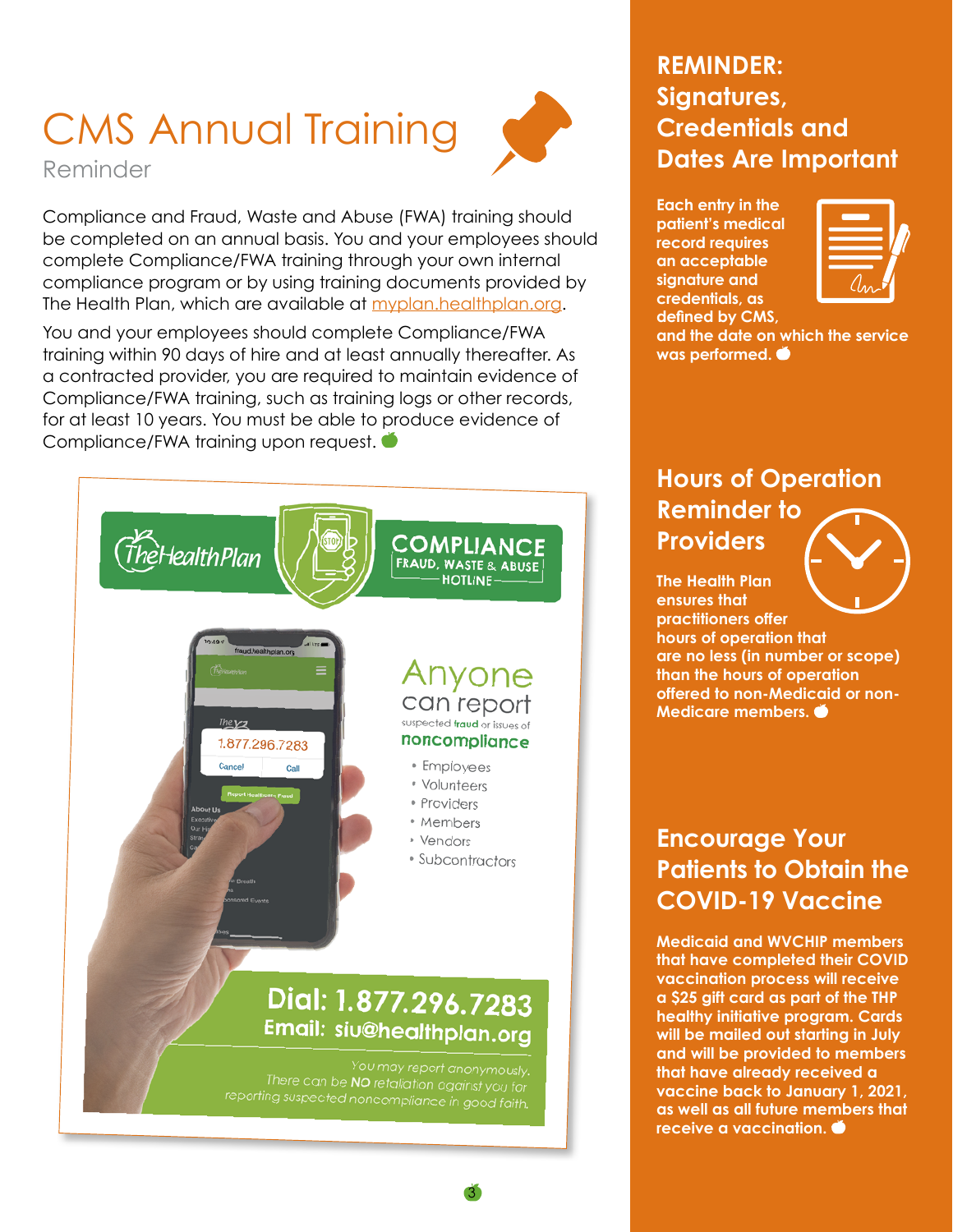# Residential Providers Behavioral Health and Substance Use Disorder (SUD)

The Health Plan is pleased to announce a partnership with DisposeRx, to provide a tool to safely and securely dispose of expired or terminated medications. DisposeRx was designed to help reduce the occurrence and/or severity of certain risks associated with keeping unused medication around the home.

Possible adverse consequences of keeping these expired/unused medications in the home may include:

- Accidental ingestions/ poisonings
- Drug diversion and misuse/ abuse
- Medication confusion which especially effects our senior population
- Overdoses
- Suicides
- Antibiotic resistance

The DisposeRx powder is nontoxic and non-hazardous. Each of the components is on the FDA's Inactive Ingredient List for approved oral medications. The technology includes crosslinking polymers that activate in water in the presence of unused medication in the original prescription vial in less than 30 seconds.

The Health Plan is providing these small DisposeRx packets free of charge to providers, so you may offer them to members who are discharging from Substance Use Disorder residential and other behavioral health programs for free. We are particularly interested in identifying members who are discharging to a location that is not managed and may contain the outdated medications of family members or friends.



THP would appreciate your assistance in this vital program. You are not required to identify the discharging member by MCO. All West Virginia citizens are welcome to take home one of these helpful medication disposal packets. More information is available, including a helpful video that explains how the disposal process works, at [disposerx.com.](http://disposerx.com)

If you would like to participate in this program or have questions regarding the program, please contact Christy Donohue at [cdonohue@healthplan.org](mailto:cdonohue%40healthplan.org?subject=) or Jeff Wiseman at iwiseman@healthplan.org. ●

## eviCore Process Improvement Radiology Prior Authorizations

The Health Plan is happy to announce that our eviCore partners have implemented a new process enhancement that simplifies the radiology prior authorization experience for providers.

This new process minimizes the burden of follow up for the ordering provider's office staff by streamlining the survey questions and requesting that the medical record be uploaded for cases that are unable to be approved in real time. This allows a clinical reviewer to obtain any necessary clinical data up front, rather than require additional back and forth communication with the office staff. This enhancement will improve both staff efficiencies and case turn around.  $\bullet$ 

4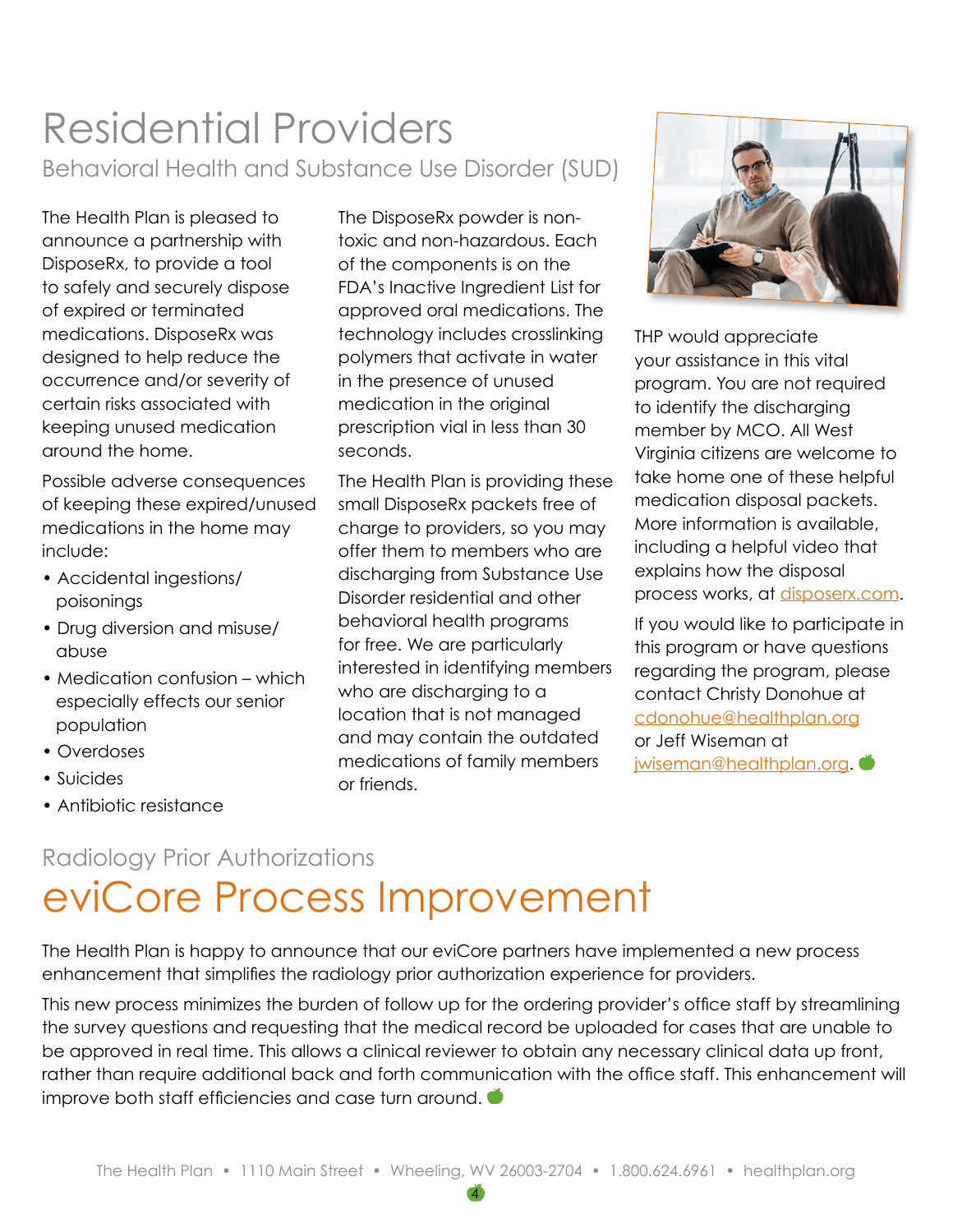# Keep Provider/Practice Info Updated

Help Us, Help Patients to Find You

**It is very important to remember to contact The Health Plan with any changes to your office location, telephone number, back up physicians and hospital affiliations.** All of this information is gathered in order to provide the most current information to members of The Health Plan in the form of directories, whether they are electronic or paper.

The Health Plan has instituted a feature on our website to assist providers in verifying and updating information. It is located on the Find a Doc tool on THP's website at **healthplan.org**. Search by provider's name and view the provider details on file. Click the "Verify/Update Practice Info" button to submit corrected information or verify that the listed information is current and correct.

# Beware of Telemarketing Schemes Caution is Key

The most common reasons why your Medicare members often fall prey to telemarking schemes are:

- They are more trusting of strangers
- They may not be able to decipher if a phone call is real or a scam
- They are more likely to be home alone with little or no family members to assist them in determining if the call is a scam

According to CMS, several topical drugs have been targets of Fraud, Waste and Abuse through telemarking schemes. Medicare beneficiaries have received unsolicited phone calls inquiring if they had pain issues and inquire if they can contact their doctor.

The pharmacy will fax or send a pre-filled in form to the physician office requesting signature. The pharmacy then submits a claim for these creams, typically at a grossly inflated cost. In some instances, they bill thousands to tens of thousands of dollars for small quantities of the cream, if it is sent out to the patient at all. In many cases, these creams contain medications that in whole or part are not FDA approved or not approved for topical use. In other instances, the creams do not even contain the substances the pharmacy is billing for.

Another identified telemarking scheme was for the use of antibiotics and antifungals in footbaths, nasal rinse, and mouthwash preparations to prevent disease.

#### *What Can You Do to Help?*

Please be alert to these scams and be cautious of what you are signing. Be sure that these creams, supplies or other various types of equipment are truly needed for your patients. Remember, by signing the form, you could be putting yourself at risk as well. Make sure your patients know what YOU think they need in terms of supplies, equipment and treatment. Often educated members are proving to be on the front line for discovery of these scams.

#### *How to Protect Your Patient from Phone Scams*

Remind them:

5

- Never give their personal health information to someone they don't know
- Never give their Social Security, Medicare, or health plan numbers over the phone to someone they don't know
- Never provide banking information over the phone  $\bullet$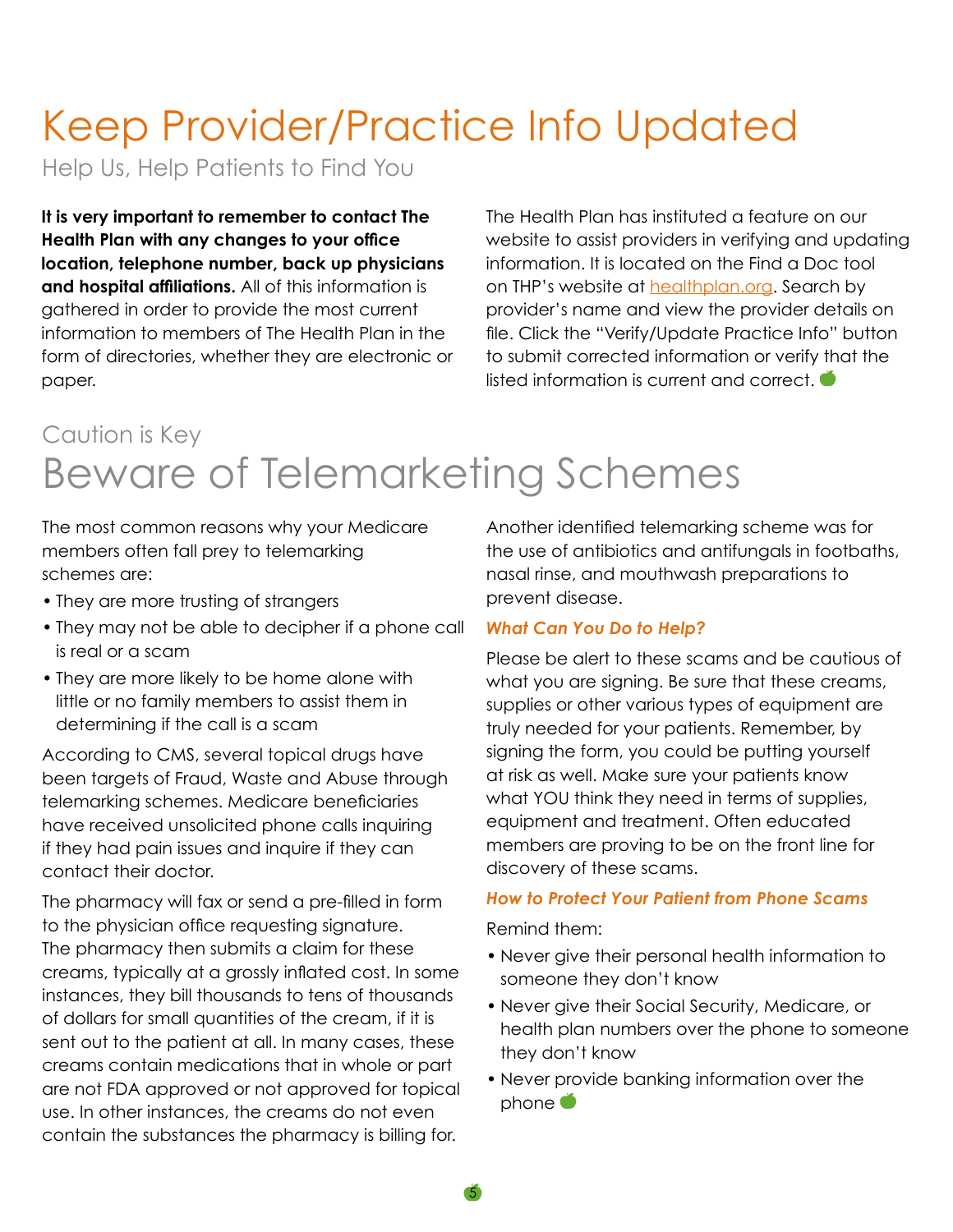## Gold Star Program Enroll Today



Providers are reminded that as of July 1, 2020, they have the opportunity to participate in The Health Plan Gold Star Program, which allows for any practitioner that has rendered a service at least 30 times per rolling calendar year and achieved a 100% approval rating within the past 6 months, to have subsequent authorizations requirements waived for that specific service code.

Providers may download the Gold Star Program application request in the The Health Plan (THP) provider portal and fax it to 1.888.329.8471.

# Resubmission of a Denied Claim Paper and Electronic Claims

You may resubmit a claim either on paper or electronically through your clearinghouse. When resubmitting a claim on paper, please include the following:

- A completed new CMS 1500 form
- Attach a copy of the payment voucher with the member circled or underlined that you are resubmitting a claim for
- A clear explanation and/or additional documentation as to why the claim is being resubmitted
- Indicate on the claim form "corrected claim" or "resubmitted claim"

Mail corrected paper claims to: The Health Plan, 1110 Main Street, Wheeling, WV 26003

To resubmit a claim electronically through a clearinghouse:

- Use Reason code "6" in claim information 2300 Loop Segment CLM05 to indicate a corrected claim
- Use "7" in claim information 2300 Loop Segment CLM05 to indicate a replacement claim.
- If you wish to void a claim, use "8" in claim information 2300 Loop Segment CLM05
- Please Indicate the original claim number in the free text field

Failure to follow the resubmission guidelines could result in a claim being denied as a duplicate

If you have questions, please contact customer service at 1.888.847.7902 for assistance on why a claim denied and how to resubmit your claim.

# Affirmative Statement



Regarding Incentives

The Health Plan bases coverage decisions for medically-appropriate health care services by utilizing nationally-recognized criteria. Providers and employees of The Health Plan who are involved in the review processes are not offered incentives for issuing non-authorizations. Furthermore, The Health Plan does not offer incentives that foster inappropriate underutilization by providers. The Health Plan does not condone underutilization or inappropriate restrictions of health care services.  $\bullet$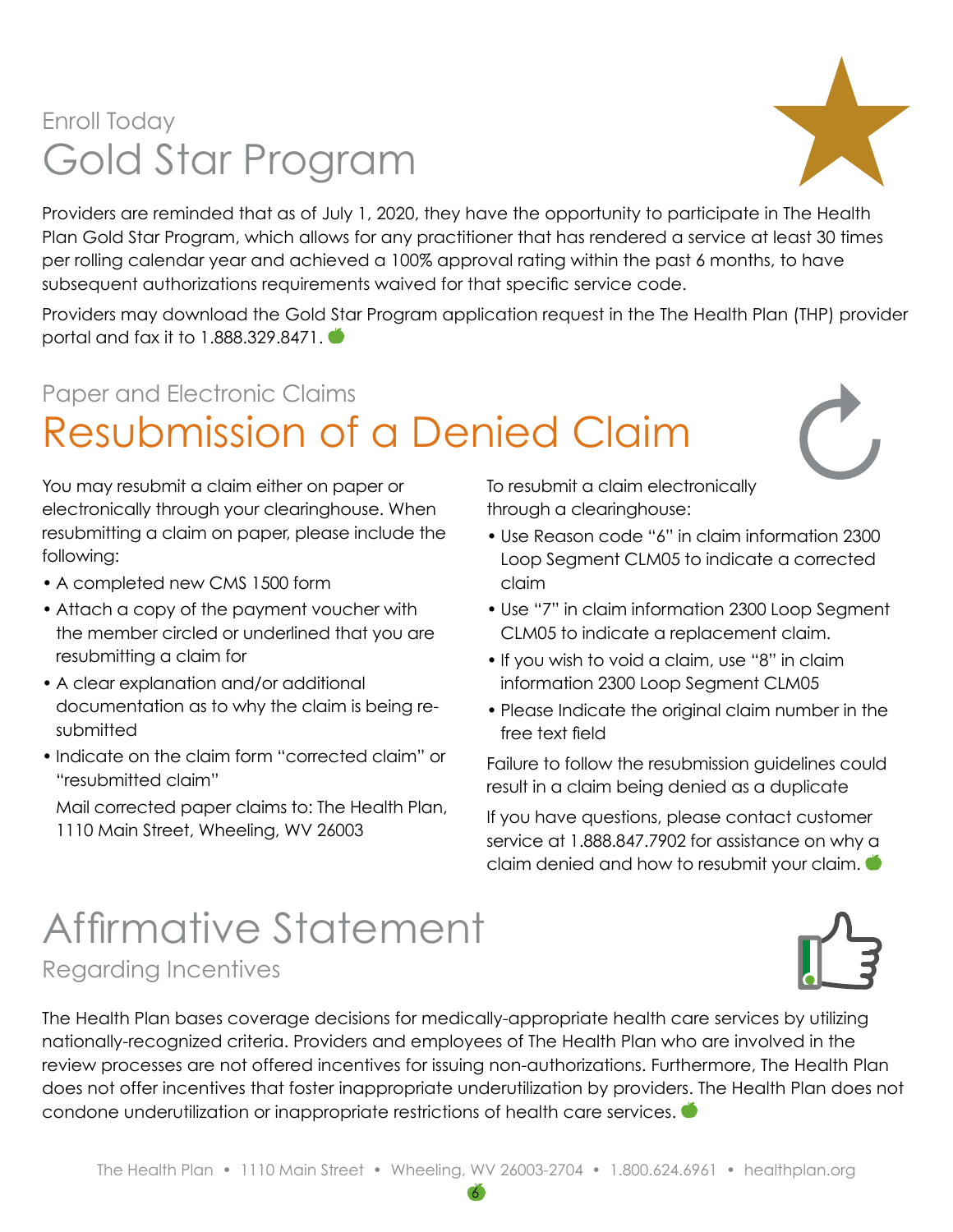# Clinical Practice Guidelines

### Available Online

The Health Plan and participating practitioners routinely review and update the preventive health guidelines and the clinical practice guidelines. These are available to providers as a reference tool to encourage and assist in planning patients' care. To make the information more accessible and convenient for providers, THP has posted the complete set of guidelines online.

Visit [healthplan.org/providers/patient-care-programs/quality](http://healthplan.org/providers/patient-care-programs/quality-measures)[measures](http://healthplan.org/providers/patient-care-programs/quality-measures) to view standards, guidelines and program descriptions for quality improvement, disease management and behavioral health practice guidelines.  $\bullet$ 

## Medicare Beneficiaries Low-Income

The QMB (Qualified Medicare Beneficiary) Program is a Medicaid benefit that pays Medicare premiums and cost sharing for certain lowincome Medicare beneficiaries. Federal law prohibits Medicare providers from collecting Medicare Part A and Part B coinsurance, copayments and deductibles from those enrolled in the QMB Program, including those enrolled in Medicare Advantage and other Part C Plans. If you are a primary care physician (PCP), THP has coded your patient rosters with a symbol to help you identify which of your patients meet this income level. Patient rosters are available on our secure provider portal located at [myplan.healthplan.org](http://myplan.healthplan.org).

Refer to the CMS MedLearn Matters article for further guidance at [cms.gov/](http://cms.gov/Outreach-and-Education/Medicare-Learning-Network-MLN/MLNMattersArticles/downloads/SE1128.pdf) [Outreach-and-Education/](http://cms.gov/Outreach-and-Education/Medicare-Learning-Network-MLN/MLNMattersArticles/downloads/SE1128.pdf) [Medicare-Learning-Network-](http://cms.gov/Outreach-and-Education/Medicare-Learning-Network-MLN/MLNMattersArticles/downloads/SE1128.pdf)[MLN/MLNMattersArticles/](http://cms.gov/Outreach-and-Education/Medicare-Learning-Network-MLN/MLNMattersArticles/downloads/SE1128.pdf) [downloads/SE1128.pdf.](http://cms.gov/Outreach-and-Education/Medicare-Learning-Network-MLN/MLNMattersArticles/downloads/SE1128.pdf)

The patient should make the provider aware of their QMB status by showing both their Medicare and Medicaid or QMB card each time they receive care. Patients should not receive a bill for medical care that Medicare covers. Patients cannot be charged for Medicare deductibles, coinsurance and copayments.

7

1.800.MEDICARE  $(1.800.633.4227)$ .  $\bullet$ 

### **Behavioral Health Credentialing – WVCHIP**

**WVCHIP requires Behavioral Health providers to be credentialed at the individual level as well as the Comprehensive/LBHC.** 

### **Superior Vision Now Partnered with THP**

**Effective July 1, 2021, Versant Health/Superior Vision will become the new vision partner of The Health Plan for our Commercial lines of business. There is no change to our Medicare, Mountain Health Trust or ASO products.** 

### **Facility Transfers Require Prior Authorization**

**Before transferring patients from facility to facility, prior authorization is required.** 

### **Member Rights and Responsibilities**

**The Provider Manual describes the member rights and responsibilities in Sections 3 and 5. This manual is available on THP's corporate website, [healthplan.org](http://healthplan.org). To obtain a copy please contact Customer Service Department at 1.800.624.6961.**